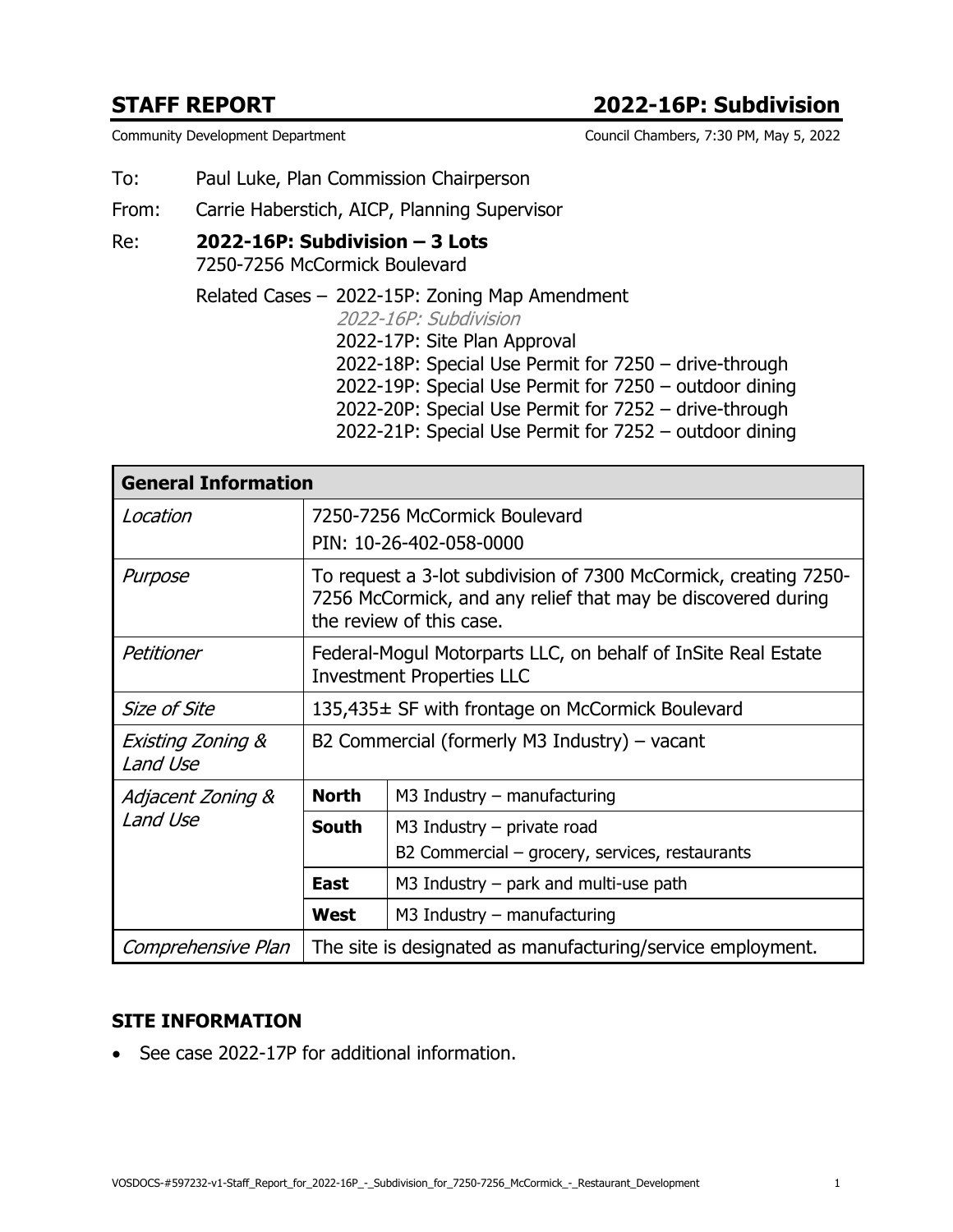### **PETITIONER'S SUBMITTAL**

The petitioner is requesting a 3-lot subdivision of 7250-7256 McCormick Boulevard, a portion of 7300 McCormick Boulevard in the H&M Realty Subdivision. Each of the 3 commercial buildings will be on their own lots, with shared pedestrian and motor vehicle circulation. New easements will be granted for ingress/egress and parking, and the existing easements on and adjacent to the site will remain.

### **STAFF ANALYSIS**

All pertinent departments and divisions were offered an opportunity to comment on this case. Other than the Planning Division comments below, all others did not respond or approved the request without comment.

A 14-foot-wide dedication is requested along McCormick Boulevard in order to provide a parkway and to relocate the public sidewalk to the west of the existing trees. All dedications will be directed to the Illinois Department of Transportation (IDOT) because it has jurisdiction over McCormick Boulevard in this area. The dedication is expected to be provided on a companion Plat of Conveyance that will be recorded by IDOT prior to the recording of the 7300 Block McCormick Subdivision Plat.

The proposed water main connection to the south is on a private water main and the proposed private sewer is on private property. Both utilities will require agreements with the owner.

### **STAFF RECOMMENDATION**

Staff recommends that the petitioner's request for a 3-lot subdivision of 7250-7256 McCormick Boulevard, in an B2 Commercial zoning district, be **GRANTED** subject to the conditions listed below:

### **RECOMMENDED SUBDIVISION CONDITIONS**

- 1. A companion Plat of Conveyance or equivalent document shall be prepared and submitted to IDOT prior to the recording of the 7300 Block McCormick Subdivision.
- 2. The property must be subdivided pursuant to the 7300 Block McCormick Subdivision dated March 17, 2022, and as may be further revised with the approval of the Village Manager, or designee, and Corporation Counsel.
- 3. The petitioner must submit to the Planning Division electronic files of the plat of subdivision in approved and finalized form. The files must be scaled drawing files and be formatted to SPCS, NAD83, HARN 2007, with SPCS north being straight up, and the primary units in U.S. Survey Feet. All elements must be contained within a single file, no XREF or PDF attachment files shall be used.
- 4. Prior to the hearing of this case before the Board of Trustees, copies of all existing, revised, and new easements, covenants, conditions, and restrictions that are associated with this subdivision plat shall be provided to the Village Manager or designee. The documents shall retain the language for ingress and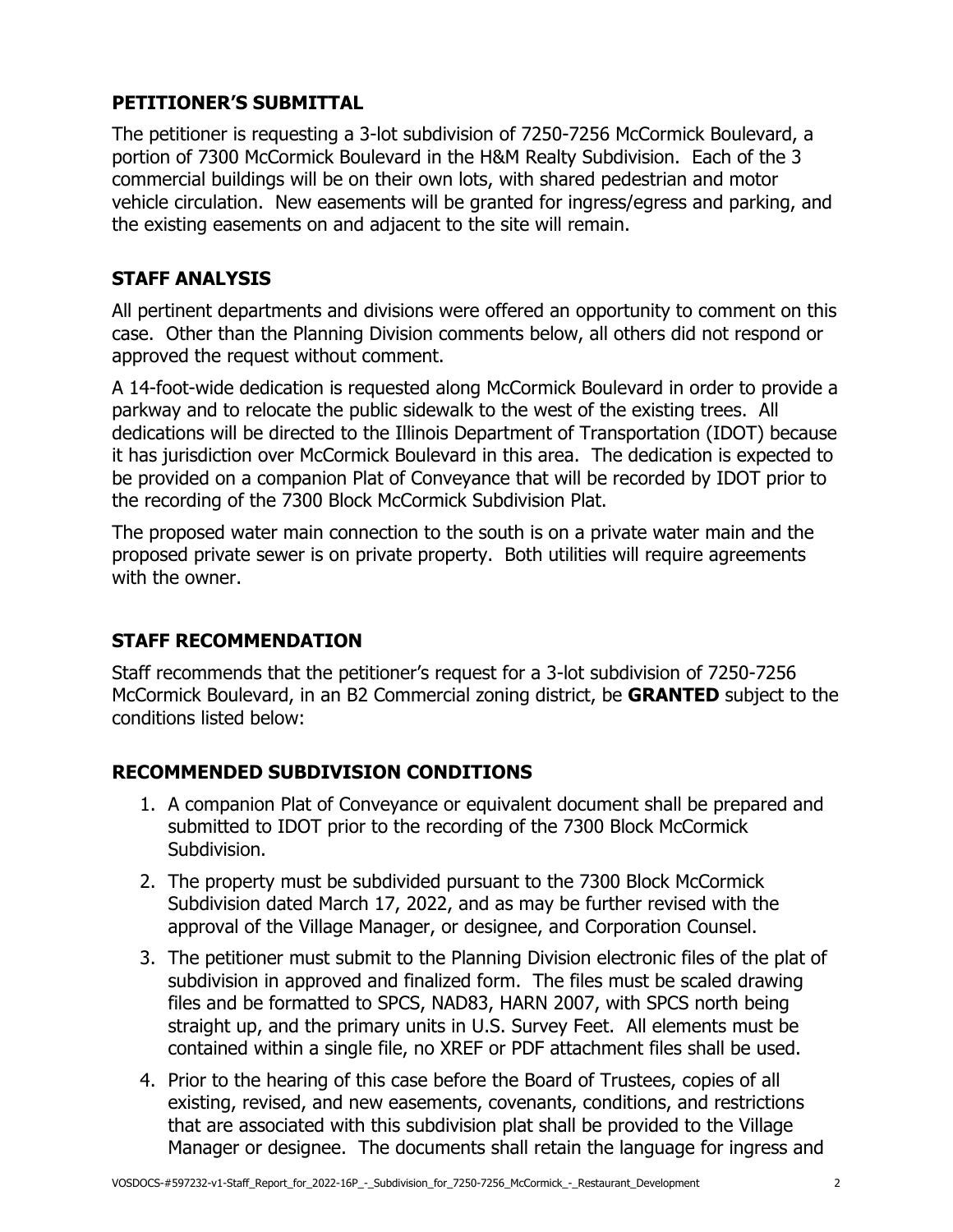egress of all lots and any restrictions to shared parking as provided in the Skokie Village Code.

- 5. Upon the passage of the ordinance by the Board of Trustees, the Mylar of the Subdivision must be submitted to the Village with all signatures other than Village staff or elected officials.
- 6. 7300 Block McCormick Subdivision shall be effective upon its recording by the Village in the Office of the Recorder of Deeds of Cook County, Illinois.
- 7. All monuments must be set no later than 1 year after the date of the recording of the plat.
- 8. The petitioners must comply with all Federal and State statutes, laws, rules and regulations and all Village codes, ordinances, rules, and regulations.

### **ATTACHMENTS**

1. 7300 Block McCormick Subdivision, dated March 17, 2022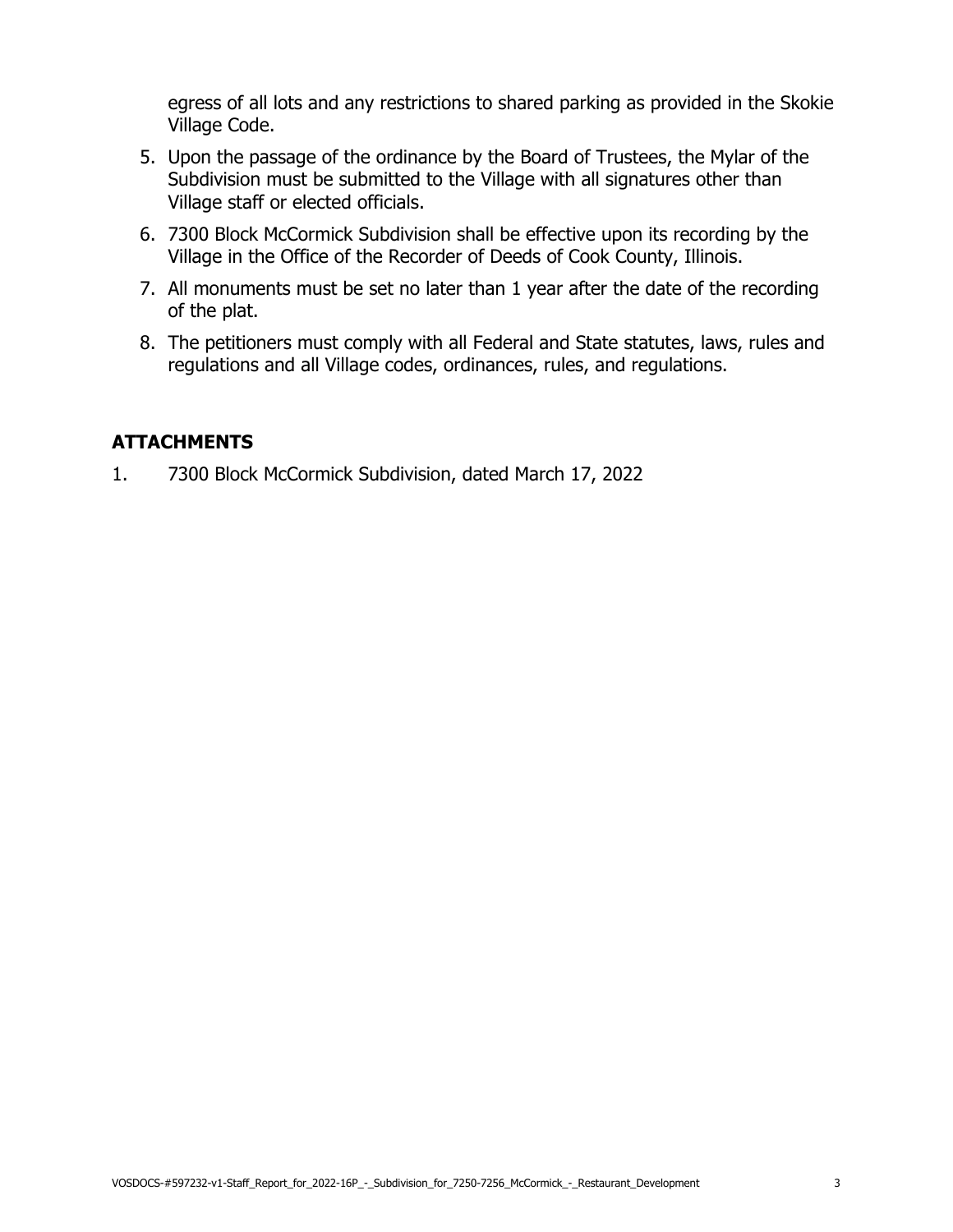| Metal RECORDING WINDOWS is a society of the subsequence in the same of the same of the same of the same of the |                              |                                                                                                     |                                 |                                                                                                     |
|----------------------------------------------------------------------------------------------------------------|------------------------------|-----------------------------------------------------------------------------------------------------|---------------------------------|-----------------------------------------------------------------------------------------------------|
|                                                                                                                |                              | $\frac{1}{40}$                                                                                      |                                 | <b>N88</b>                                                                                          |
|                                                                                                                | $\circled{0}$                | 40.45'<br>40.45'<br>EASEMENT<br>NO. _____<br>86.50'<br>PARKING<br>PER DOC.<br>N89°24'53"W<br>40.45' | 86.50'<br>S00°35'07"W<br>86.50' | 21                                                                                                  |
|                                                                                                                | 284.99'(M)<br>N00'35'07"E(M) |                                                                                                     |                                 | <b>LOT</b><br>60,486 SQ.<br>1.388 ACR                                                               |
|                                                                                                                |                              | $(-10.00)$                                                                                          |                                 | S89°43'19"E                                                                                         |
|                                                                                                                | $\bigcirc$<br>ப              | $-17.57'$<br>NO0'35'07<br>40.01'                                                                    |                                 | N89°43'19"W<br>214<br>INGRESS & EGRESS EASE<br>JUNE 25, 1999 AS DOC<br>LINE P<br>AND .<br>A SOUTH I |
|                                                                                                                | S88'31'07"W(R)               | S89°05'23"W(M) 856.26'(R=M)                                                                         |                                 | $\mathbf{1}$                                                                                        |

### VILLAGE OF SKOKIE<br>REFERENCE MONUMENTS STATION: SK350

| STATION: SK013 |  |
|----------------|--|
|                |  |

|           | Point Table |            |
|-----------|-------------|------------|
| Point $#$ | Northing    | Easting    |
| 1         | 1948365.44  | 1152732.91 |
| 2         | 1948360.62  | 1153204.99 |
| 3         | 1948087.96  | 1153202.21 |
| 4         | 1948080.46  | 1152729.99 |
| 5         | 1948083.87  | 1152944.38 |
| 6         | 1948363.25  | 1152947.24 |
| 7         | 1948362.93  | 1152978.74 |
| 8         | 1948235.08  | 1152977.43 |
| 9         | 1948233.14  | 1153167.19 |
| 10        | 1948238.63  | 1153167.25 |
| 11        | 1948238.25  | 1153203.74 |

### ABBREVIATIONS

- O.D.I.P. = OUTSIDE DIAMETER IRON PIPE  $N = NORTH$  $S = SOUTH$  $E = EAST$  $W = WEST$  $(R)$  = RECORD BEARING OR DISTANCE  $(M)$  = MEASURED BEARING OR DISTANCE  $(C)$  = CALCULATED BEARING OR DISTANCE  $(D)$  = DEED BEARING OR DISTANCE
- B.Ś.L. = BUILDING SETBACK LINE U.E. = UTILITY EASEMENT D.E. = OTENT ENSEMENT<br>P.U.E. = PUBLIC UTILITY EASEMENT<br>P.O.C. = POINT OF COMMENCEMENT
- P.O.B. = POINT OF BEGINNING
- $P.U.$  &  $D.E.$  = PUBLIC UTILITY AND DRAINAGE EASEMENT

### LINE LEGEND

| SUBDIVISION BOUNDARY LINE      |
|--------------------------------|
| ———— ADJACENT LAND PARCEL LINI |
| $\longrightarrow$ i ot linf    |
| ———— FASFMFNT I INF            |
| —––—— CENTERLINE               |
| ———— BUILDING SETBACK LINE     |
| —--—— SECTION IINE             |
|                                |

### LEGEND

- SET 7/8" O.D.I.P. ● SET 7/6 O.D.I.P.<br>UNLESS OTHERWISE NOTED
- SET CONCRETE MONUMENT UNLESS OTHERWISE NOTED
- SET CROSS IN CONCRETE
- $+$ UNLESS OTHERWISE NOTED

|                                                |  | AREA SUMMARY                                   |  |  |
|------------------------------------------------|--|------------------------------------------------|--|--|
|                                                |  | GROSS 135,453 SQUARE FEET OR 3.110 A           |  |  |
| R.O.W. DEDICATION 3,815 SQUARE FEET OR 0.088 A |  |                                                |  |  |
|                                                |  | NET AREA 131,638 SQUARE FEET OR 3.022 A        |  |  |
|                                                |  | (TO HEAVY LINES)<br>(BASED ON MEASURED VALUES) |  |  |



# FINAL PLAT OF SUBDIVISION

IN COOK COUNTY, ILLINOIS.